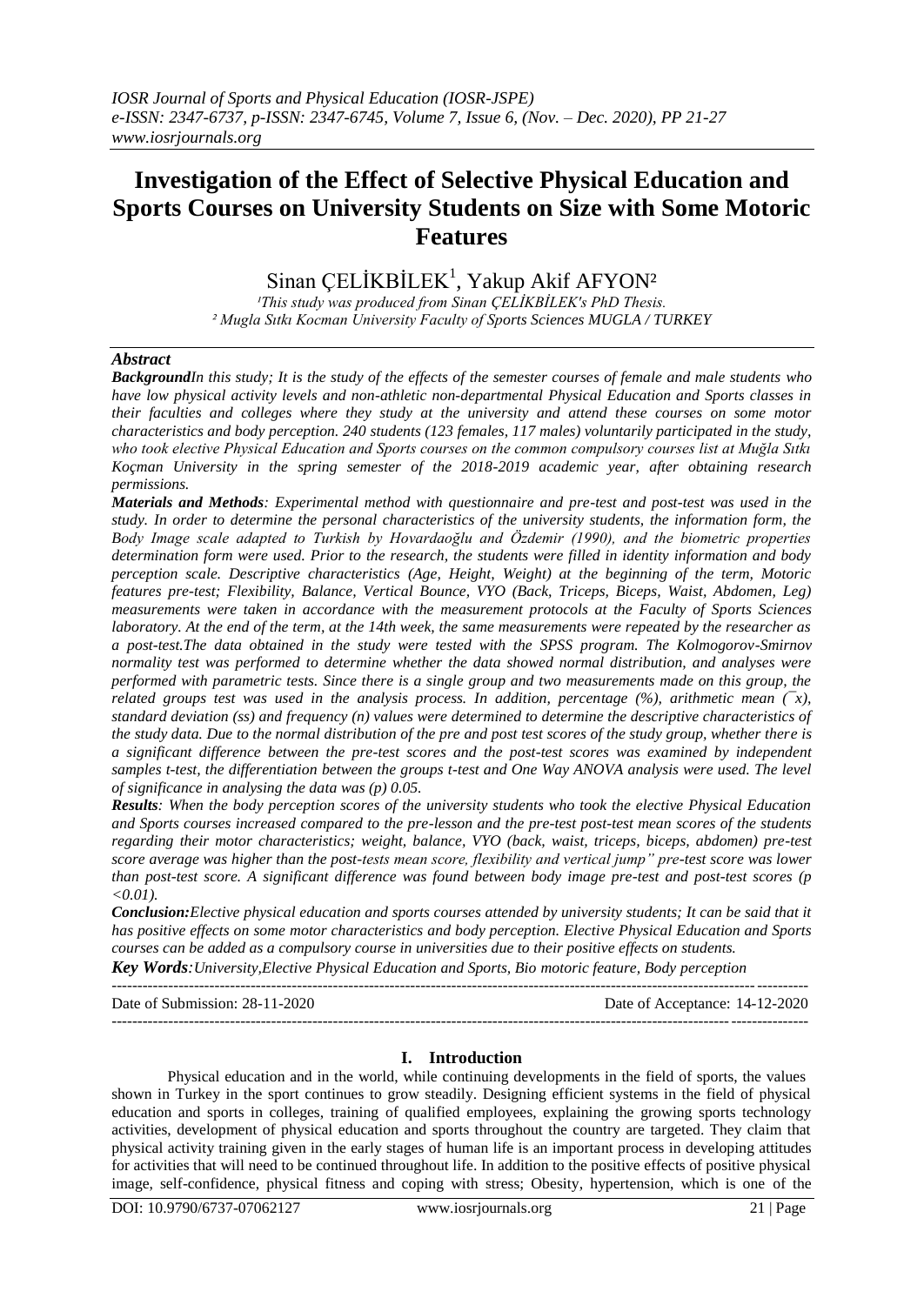problems of our time, is seen to be an important factor in the reduction of cardiovascular and chronic diseases and in eliminating such problems Kale et al. $<sup>1</sup>$ </sup>

A fact that is accepted by the whole world today, the importance people attach to their appearance is an acceptable situation. People resort to many ways to keep their bodies healthy, to look more polite, built or better Mülazımoğlu Ballı& Aşçı².Many people use methods such as surgical operations, medication, acupuncture, diet, exercise and physical activity in order to achieve ideal body sizes and maintain their physical characteristics. Physical activity, which is one of the recommended ways for the normal body, is a method preferred by most people in recent years. While individuals find the chance to reach a new physical appearance through physical activities, they also help their bodies to think positively with this new appearance and physical fitness characteristics Altıntaş& Aşçı<sup>3</sup>.People's lifestyles are constantly changing thanks to the comfort provided by constantly renewed technological developments, causing a decrease in the activities expressed by physical activity. Discomfort caused by a decrease in physical activity also causes a public health problem in general.While diarrhea, which was very common in the 1900s and caused death as a result, can be listed as cancer, heart disease and stroke (paralysis), which are increasing due to sedentary life today. For such reasons, it is of great importance for public health to determine the physical activity levels of people and to encourage people with low physical activity levels to engage in physical activity Öztürk, Avcı,  $\&$  Ataman<sup>54</sup>, The physical activities that most of the people do on a daily basis remain at a very low level thanks to the possibilities brought by technology and people tend to be more inactive Bulut<sup>5</sup>, In order to minimize the health risks that may occur due to age, and healthy aging, the main factors are increasing healthy nutrition besides physical activity. Regular daily physical activity plays an important role in preventing chronic diseases together with a healthy diet Garibağaoğlu, Budak, Öner, Sağlam, & Nişli<sup>6</sup>.

#### **II. Material And Methods**

This research; Physical activity levels of the students who are not athletes and who are not athletes, who have participated in these classes by choosing Physical Education and Sports lessons outside the department, and who also participated in physical activity activities for at least two days a week, for 14 weeks, the physical activities of the participants are on some of the motoric characteristics and body perception of the participants. It was made to determine what kind of change it caused.One-group pre-test-post-test simple experimental design model of the experimental method, which is one of the quantitative research methods, was used in the study.Physical Education and Sports lessons included in the elective course list of Muğla Sıtkı Koçman University in the determination of the study group, 8 courses (basketball, volleyball, football, swimming, table tennis, badminton, court tennis and aerobics-step) and the sports who took these courses(basketball, volleyball, football, swimming, table tennis, badminton, court tennis and aerobics-step) and the sports who took these coursesGroups of 30 people each were formed from sedentary students.123 of the students in the study group are female and 117 are male. The average age of the participants is  $(X = 20.26 \pm$ 2.08). The average height of the students in the study group was found to be  $(X = 170.71 \pm 8.22)$ .

**Data Collection Tools and Data Collection:** The personal information and biometric properties determination form prepared by the researcher in order to determine the personal characteristics of the university students that make up the study group, Body Perception Scale and motor characteristics were measured according to the protocols in the network.Form for determining personal information and biometric features: The form prepared by the researcher contains a personal information section for determining the gender, age, faculty, department and academic success of the participants.In addition, there is a section in the form to determine the measurements of height, body weight, flexibility, balance, subcutaneous fat and vertical jump, which are the biometric features of the university students participating in the study.

**Measurement of the motoric properties:** Measurements of some of the students' motoric properties were taken at the Physiology Laboratory of the Faculty of Sport Sciences of Muğla Sıtkı Koçman University in accordance with the measurement protocols by the experienced research assistants.

**Height and body weight measurements:** The heights of the students participating in the test were measured with the Seca brand digital electronic height meter with a precision of 0.01 cm.In anatomical posture, bare foot, with heels together, holding breath, head was measured after positioning in the frontal plane with the overhead plate touching the vertex point.The value obtained was recorded in cm. Body weights; Students were measured in shorts, t-shirts, socks, without shoes, on an empty stomach and standing with the Seca branded 0.1 kg electronic scales Zorba and Saygın<sup>7</sup>

**Flexibility measurement:** Sit-reach test was used in the measurements.The test bench is 35 cm long, 45 cm wide, and 32 cm high.In addition, the top surface length of the test stand is 45 cm and its width is 45 cm. Its upper surface is 15 cm further than the surface on which the feet rest.It has a measuring scale of 0-50 cm, and it is indicated with parallel line intervals of 5 cm on the upper surface.Women sit on the floor and lean their bare foot flat and steady on the test bench, bend the torso forward, reach forward as far as they can reach without bending the knees, with the hands on the front of the body, slowly pushing the ruler forward, forward or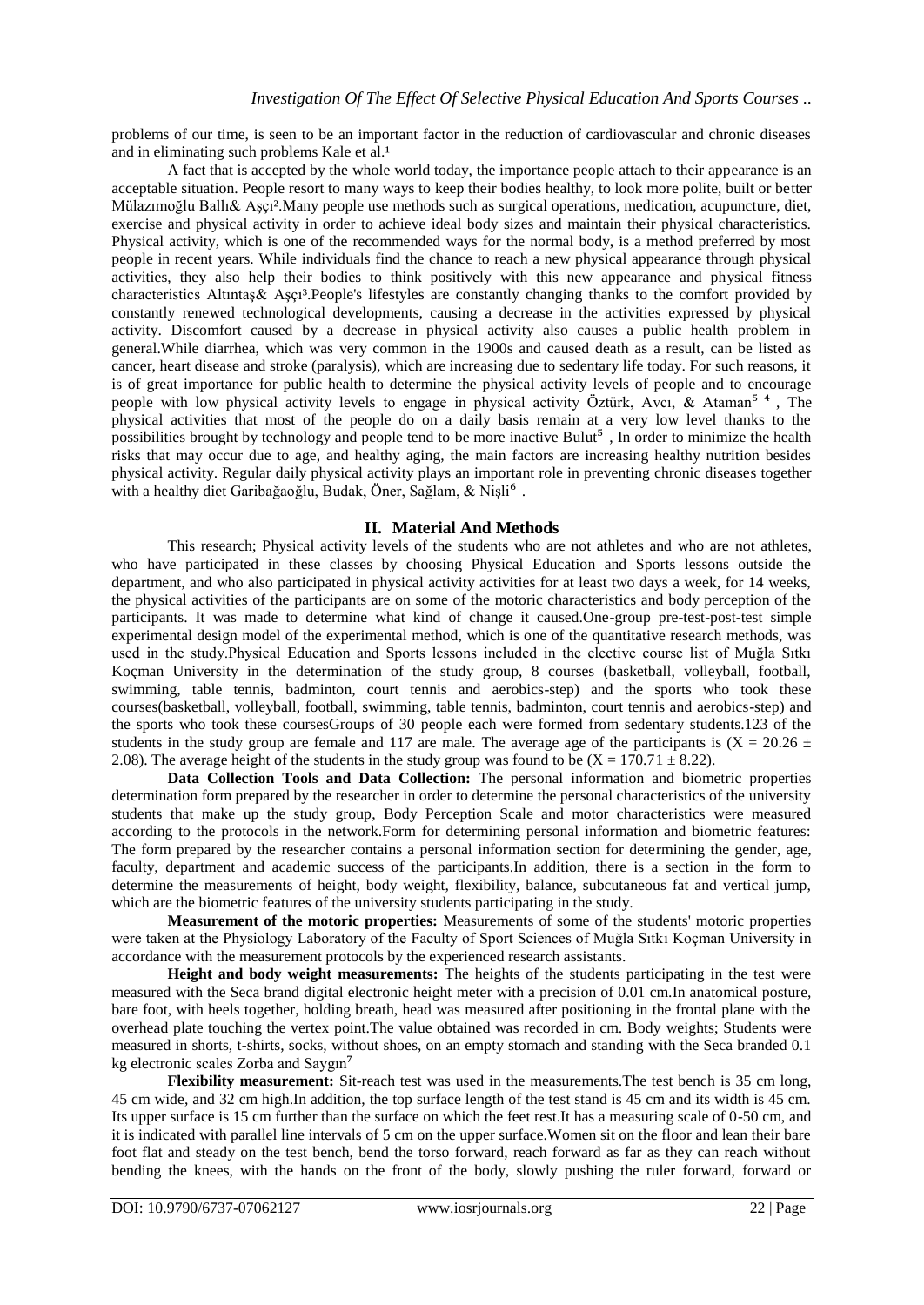backward at the farthest point it pushes.It was repeated twice for 1-2 seconds before moving and stretching, and the highest value was measured and recorded Ergün and Baltaci<sup>8</sup>

**Balance test (flamingo):** Flamingo Balance Test was used to determine the static balance of the study participants. 50 cm. long, 4 cm. in height and 3 cm. He was asked to stand in balance by climbing on a wooden balance instrument with its dominant foot. He tried to keep the balance in this way for 1 minute by bending the other foot at the knee, pulling it towards his hip, holding it with the hand on the same side. Time-time was stopped when the balance was disturbed (if he leaves while holding his foot, falls off the wood, touches the ground with any part of his body, etc.). When the student regained his balance by getting on the balance device, the time continued where he left off. When the time is completed by continuing the test for one minute, each attempt of the research group to maintain balance (after falling) will be counted and this number was recorded as the student score when one minute was completed at the end of the test Hazar  $\&$  Tasmektepligil<sup>9</sup>

**Body fat ratio measurement:** In order to determine the body fat percentages of sedentary female and male students participating in the study group, skin fold measurement values were taken and compared. Skinfold thickness measurement was performed using a skinfold caliper instrument in the supscalpula, triceps, tie, abdomen and suprariacal regions. In order to measure the skinfold thickness (DKK) values, the skin fold between the thumb and index finger was removed together with the skin and subcutaneous fat tissue, removed from the muscle tissue and compressed between the tip areas of the caliper 24 tool, and the values on the dial of the skinfold instrument were read and recorded Günay and et al. $1<sup>0</sup>$ 

**Forearm (biceps) skin fold measurement:** In the anterior region of the arm, the most protruding part of the biceps muscle is determined and marked, or the distance between the anterior border of the acromion and the antecubital fossa is determined and marked. The subject is standing in a position with his arms hanging freely to the side and vertical measurement is made on the marked place Yosmanoğlu et al.<sup>11</sup>

**Triceps skin fold measurement:** It was taken from the midpoint between acromion and olecrenon, with the standing arms hanging freely to the sides, by folding at the specified point Yosmaoğlu et al.<sup>11</sup>

**Measurement of the dorsal (Subscapula) skin fold:** 45 degrees diagonally under the inferior angle of the scapula, in a standing position with the arms freely released. As a result of measuring the subcutaneous fat tissue and skin thickness of the back of the body, the value measurements of the research group were recorded Yosmaoğlu et al.<sup>11</sup>

**Waist (Suprailiac) skin fold measurement:** Midaxillary axis, 45 degrees above the iliac crestMeasurements were taken diagonally with the feet together and the body upright Yosmaoğlu and et al.<sup>11</sup>

**Thigh skin fold measurement**: It was applied vertically from the anterior surface of the thigh, approximately at the midpoint, and the midpoint was taken as the midpoint of the distance between the inguinal fold and the upper edge of the patella Günay et al. $1<sup>0</sup>$ 

**Vertical jump test:** The test was explained to the students before the measurements. The athletes got warm and made 2 or 3 trials. They stood facing the wall and leaned against the wall. They reached up as much as they could with both hands. His chalky fingers touched the highest point, leaving a mark. The point touched was noted. Leaving about a foot length from the wall, they crouched down and jumped as high as they could with both feet. The chalk left its mark on the dusty fingertips. The touched point is written. Approximately 1, 2 minutes after the first jump, the second and then the third jumps were made. While taking a standing and reaching endpoint; Care was taken to keep feet and heels off the ground. This application was done without shoes or with sports shoes  $\ddot{O}$ zkara<sup>12</sup>

**Body perception scale:** The scale was developed by Secord and Jourard (1953) and its adaptation to Turkish and its validity-reliability studies were carried out by Hovardaoğlu and Özdemir<sup>13</sup>, There are 40 items in the scale, and each item is related to an organ or a part of the body (such as hand, face), a function (such as sexual activity level). The scale was prepared as a 5-point Likert and each item was evaluated according to scoring ranging from 1 to 5. In each question, there is an answer option such as "I don't like (1)", "I don't like (2)", "I am undecided (3)", "I like it (4)" and "I like it very much (5)". In the study, the arithmetic mean of the total scores obtained from the body perception scale was taken, and the higher the score obtained from the scale indicates that the satisfaction level is high. The Cronbach Alpha reliability coefficient of the form adapted to Turkish culture was found to be .91. In our study, the Cronbach Alpha reliability coefficient was .84 in the pretest; it was found as .91 in the last test.

**Data Collection Process:** Permits for survey and research application required for data collection in the study were obtained. After obtaining the necessary permissions, the instructors conducting the elective Physical Education and Sports courses, which were finalized at the end of the 2018-2019 academic year Spring semester course registrations, and the volunteer university students who will participate in the study, were informed about the work to be done. The measurement tools to be used in the research were applied to the students as a pre-test. After the pre-test application, a 14-week applied course period started. Physical Education and Sports lessons chosen by the students were conducted by the instructors responsible for the course. At the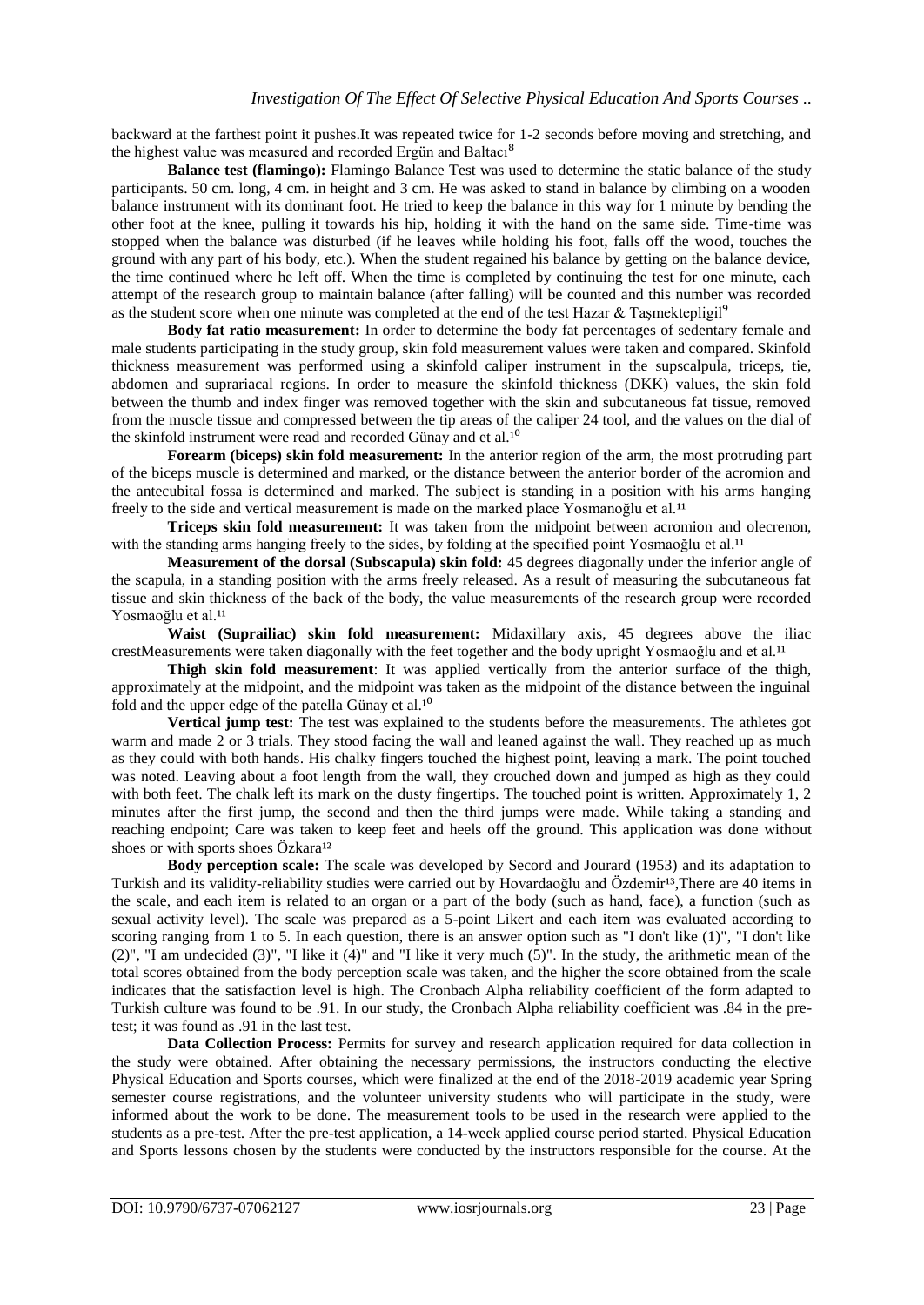end of the education period, measurement tools were applied as a post-test and the data collection process of the research was terminated.

**Data Analysis:** The data obtained in the study were coded by the researcher and transformed into data sets. Before starting the analysis process in a determined statistical package program, the condition of meeting the assumptions was tested. The Kolmogorov-Smirnov normality test was performed to determine whether the data showed normal distribution, and analyzes were performed with parametric tests. Since there is a single group and two measurements made on this group, the related groups test was used in the analysis process. In addition, percentage (%), arithmetic mean (¯x), standard deviation (ss) and frequency (n) values were determined to determine the descriptive characteristics of the study data. Independent samples t-test analysis was conducted to determine whether there was a significant difference between pre-test and post-test scores, since the pre-test and post-test scores of the study group showed normal distribution. In addition, t-test and One Way ANOVA analysis were used to determine the meaningful differentiation of scores according to the groups.

### **III. Result**

In this part of the research, the findings obtained from university students who attended the elective Physical Education and Sports course were tabulated and interpreted.

**Table 1.** Paired samples t-test analysis for the biometric properties pre-test and post-test scores of the study group students

| <b>Biometric</b>    |             | $B$ - $\alpha$ p benuemo<br>Pre-test |           |                                       | Post-test               |       |                      |     |           |      |
|---------------------|-------------|--------------------------------------|-----------|---------------------------------------|-------------------------|-------|----------------------|-----|-----------|------|
| <b>Measurements</b> | $\mathbf n$ | $\overline{\mathbf{x}}$              | <b>Ss</b> | $\mathbf{sh}_{\overline{\mathbf{v}}}$ | $\overline{\mathbf{x}}$ | SS    | $\sh_{\overline{v}}$ | sd  | t         | p    |
| Body Weight (kg)    | 240         | 64.74                                | 14.50     | .93                                   | 63.61                   | 12.33 | .79                  | 238 | $1.44**$  | .000 |
| Flexibility (cm)    | 240         | 23.28                                | 8.68      | .56                                   | 28.37                   | 7.93  | .51                  | 238 | $-4.67**$ | .000 |
| Flamingo Balance    | 240         | 10.67                                | 1.72      | .11                                   | 8.68                    | 1.49  | .09                  | 238 | $2.07**$  | .000 |
| Vertical Leap (cm)  | 240         | 34.81                                | 8.55      | .55                                   | 35.22                   | 8.43  | .54                  | 238 | $-1.40**$ | .001 |
| Sub Scapula         | 240         | 17.82                                | 6.97      | .45                                   | 15.77                   | 6.29  | .40                  | 238 | $2.87**$  | .002 |
| Triceps             | 240         | 15.73                                | 7.31      | .47                                   | 13.67                   | 6.62  | .42                  | 238 | $1.95**$  | .000 |
| <b>Biceps</b>       | 240         | 10.24                                | 5.23      | .33                                   | 9.15                    | 5.19  | .33                  | 238 | $1.44**$  | .001 |
| Supra Iliac         | 240         | 15.44                                | 6.55      | .42                                   | 13.57                   | 5.89  | .38                  | 238 | $2.84**$  | .000 |
| Abdomen             | 240         | 19.70                                | 7.84      | .50                                   | 17.03                   | 7.24  | .46                  | 238 | $3.29**$  | .000 |
| Thigh               | 240         | 21.83                                | 9.63      | .62                                   | 18.42                   | 8.29  | .53                  | 238 | $2.83**$  | .000 |

\*\* P <0.01 significance level

When the pre-test-post-test mean scores of the students in the study group were examined, significant differences were detected in the paired samples t-test analysis, which was applied according to the pre-test scores of all biometric properties measured  $(p < 0.01)$ .

**Table 2.**T-test analysis of the study group students' body image pre-test and post-test scores

|                                                             | n   | - -<br><b>Pre-test</b>  |           |                      |                                         | Post-test |                              |     |           |      |
|-------------------------------------------------------------|-----|-------------------------|-----------|----------------------|-----------------------------------------|-----------|------------------------------|-----|-----------|------|
| Grup                                                        |     | $\overline{\mathbf{x}}$ | <b>SS</b> | $\sh_{\overline{v}}$ | $\overline{\mathbf{v}}$<br>$\mathbf{v}$ | SS        | $\mathbf{Sh}_{\overline{v}}$ | sd  |           |      |
| Body image                                                  | 240 | 3.21                    | .55       | .03                  | 4.17                                    | .44       | .02                          | 238 | $-3.42**$ | .001 |
| $\cdot$ $\sim$<br>$P^*$ $\wedge$ $\wedge$ $\wedge$ $\wedge$ |     |                         |           |                      |                                         |           |                              |     |           |      |

\*\* P <0.01 significance level

When the body perception pre-test post-test scores of the university students participating in the study are examined, it is seen that the body perception scores of the students increase compared to the pre-class. According to the results of the t-test analysis, it showed a significant difference at the  $p \le 0.01$  level.

**Table 3.**Independent groups t-test results to determine whether the pre-test-post-test body image scores of students differ according to gender.

| Puan       | Uygulama Grup n $\overline{x}$ ss $sh_{\overline{y}}$ sd |                         |                  |  |  | t              | p    |
|------------|----------------------------------------------------------|-------------------------|------------------|--|--|----------------|------|
|            | <b>Pre-test</b>                                          | Female 123 3.12 .56 .05 |                  |  |  | $238 - 2.83**$ | .005 |
|            |                                                          | Male                    | 117 3.31 .52 .04 |  |  |                |      |
| Body image | Post-test                                                | Female 123 4.03 .47 .04 |                  |  |  | $238 - 5.05**$ | .000 |
|            |                                                          | Male                    | 117 4.31 .36 .03 |  |  |                |      |

\*\* P <0.01 significance level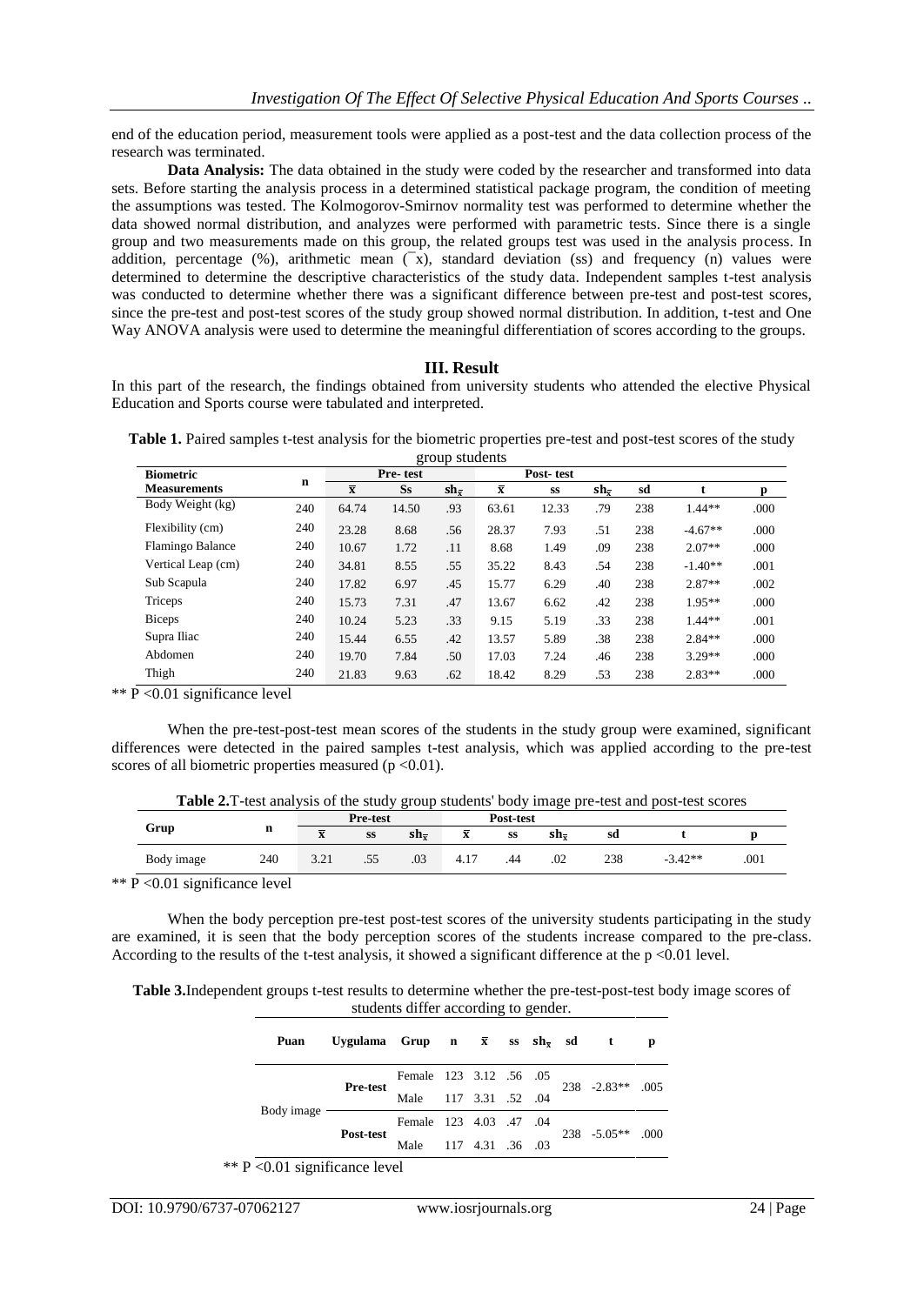As a result of the t-test performed to determine whether the body perception of the students showed a significant difference according to gender, it was found that there was a significant difference ( $p \le 0.01$ ). It is seen that the significant difference in body image scores by gender is in favor of "male" university students in both pre-test and post-test measurements. Based on this finding, when university students are examined in terms of body perception, it can be said that men have higher perceptions.

| <b>Test</b>     | Group            | $\boldsymbol{N}$ | $\overline{x}$ | SS   | Var. K.    | KT     | Sd             | KO    | $\boldsymbol{F}$ | $\boldsymbol{p}$ | <b>Differe</b><br>nce  |
|-----------------|------------------|------------------|----------------|------|------------|--------|----------------|-------|------------------|------------------|------------------------|
|                 | 18 age and under | 42               | 3.387          | .493 | Intergroup | 7.60   | 4              | 1.901 |                  |                  |                        |
|                 | 19 age           | 48               | 2.912          | .431 | intragroup | 65.27  | 235            | .278  |                  |                  |                        |
| <b>Pre-test</b> | 20 age           | 69               | 3.158          | .660 | Total      | 72.87  | 239            |       | $6.84**$         | .000             | $1 > 2$ ,<br>$4 > 2$ , |
|                 | 21 age           | 42               | 3.348          | .408 |            |        |                |       |                  |                  | 5 > 2                  |
|                 | 22 age and under | 39               | 3.375          | .513 |            |        |                |       |                  |                  |                        |
|                 | 18 age and under | 42               | 4.273          | .413 | intergroup | 5.877  | $\overline{4}$ | 1.469 |                  |                  |                        |
| Post-test       | 19 age           | 48               | 3.945          | .470 | intragroup | 41.857 | 235            | .178  |                  |                  | $1 > 2$ ,              |
|                 | 20 age           | 69               | 4.069          | .540 | Total      | 47.734 | 239            |       | $8.25**$         | .000             | $4 > 2$ ,<br>$5 > 2$ , |
|                 | 21 age           | 42               | 4.339          | .166 |            |        |                |       |                  |                  | $4 > 3$ ,<br>$5 > 3$ , |
|                 | 22 age and under | 39               | 4.338          | .299 |            |        |                |       |                  |                  |                        |

**Table 4.**The results of one-way analysis of variance (One Way ANOVA) to determine whether the body image scores of university students differ according to age.

 $*$  1: 18 years and below, 2: 19 years, 3: 20 years, 4: 21 years, 5: 22 years and over

\*\* P <0.01 significance level

As a result of one-way analysis of variance (ANOVA) performed to determine whether there is a significant difference between pre-test body perception and ages of university students who take elective Physical Education and Sports courses, the difference between arithmetic averages was found to be significant  $(F = 6.843; p < 0.01)$ . It was determined that the variances between the groups were not homogeneous (L = 4.083; p <0.01) and Dunnett C, one of the post-hoc analyzes, was used to make the comparison between the groups. The difference between the pre-test scores of the university students taking the elective Physical Education and Sports courses is that between "18 years and under" and "19 years old"  $(= .475)$  "18 years and under", "21 years" and "19 years" (= .435) between "21 years old" and "22 years and over" and "19 years old" (= .462) in favor of "22 years and over" students. As a result of one-way analysis of variance (ANOVA) performed to determine whether there is a significant difference between post-test body perception and ages of university students who take elective Physical Education and Sports courses, the difference between arithmetic averages was found to be significant ( $F = 8.248$ ;  $p \le 0.01$ ). It was determined that the variances between the groups were not homogeneous  $(L = 8.532; p < 0.01)$ , and Dunnett C, one of the post-hoc analyzes, was used to compare the groups. The difference between the posttest scores of the university students taking the elective Physical Education and Sports courses is that between "18 years and under" and "19 years" (= .327), "18 years and under", "21 years" and "19 years" (= .393) between "21 years", "22 years and over" and "19 years" (= .393) "22 years", "21 years" to "20 years" (= .269) "22 years and over" between "22 years old" and "20 years old" (= .268).

### **IV. Discussion**

In the study, which was conducted to examine the effect of 14-week elective physical education and sports courses on some motor characteristics and body perception, when the pre-test-post-test mean scores of the students in the study group were examined, the mean "weight" pre-test score was compared to the post-test score average. it turned out to be higher. It was observed that the "flexibility" pre-test score was lower than the posttest score and the "jump" pre-test score was lower than the post-test score. "Balance" pre-test score, from the post-test score; "Back" pre-test score, from the post-test score; "Triceps" pre-test score, post-test score "biceps" pre-test score, post-test score; "Waist" pre-test score, from the post-test score; It was found that the "abdomen" pre-test score was higher than the post-test score and the "leg" pre-test score was higher than the post-test score. When the body perception pre-test post-test scores of the university students participating in the study were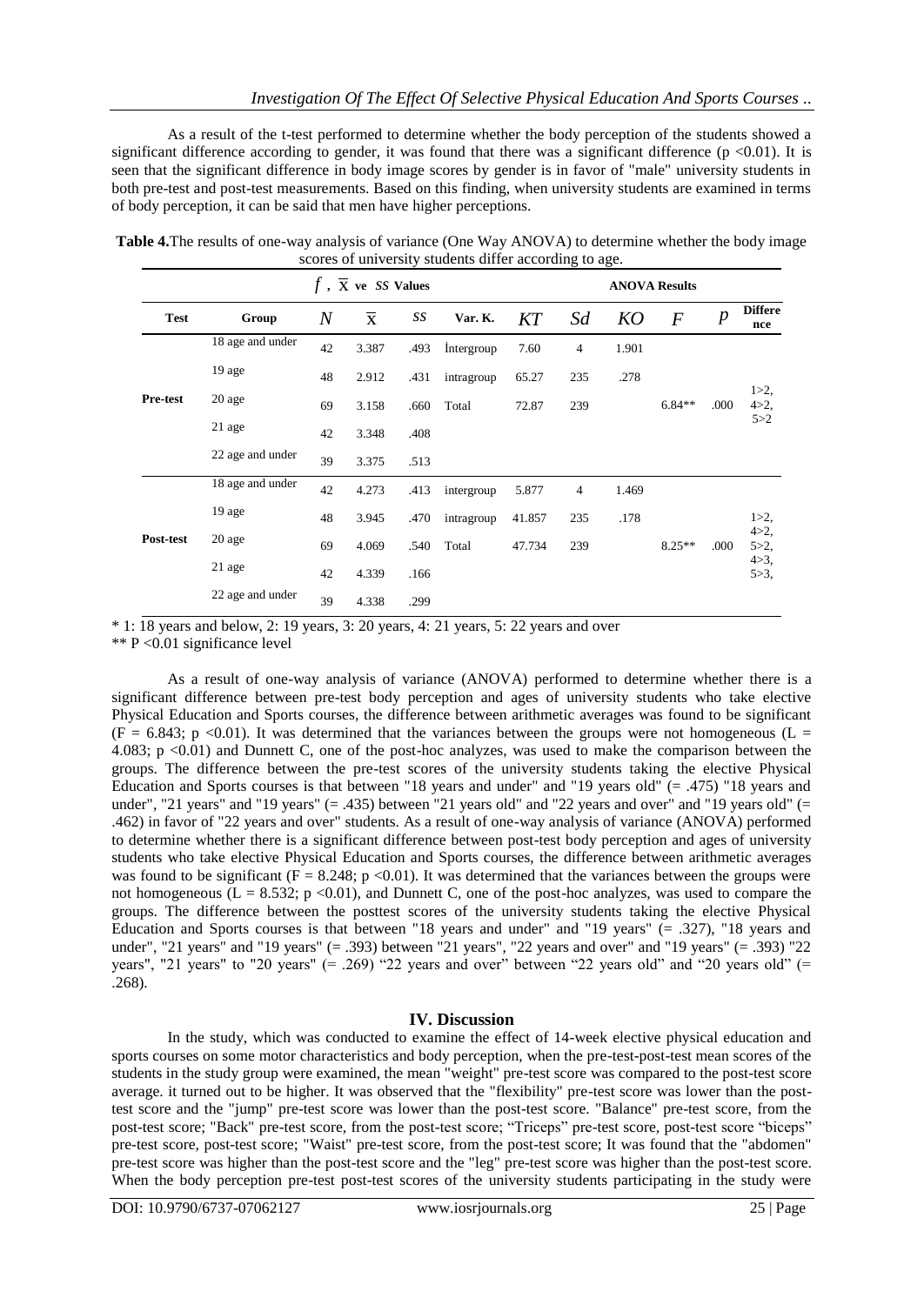examined, it was found that the average of the post-test scores was higher than the pre-test average score (p  $\leq 0.01$ ). It is observed that the body perception scores of the university students who took the elective Physical Education and Sports courses increased compared to the pre-class.

As a result of the t-test performed to determine whether the body perception of university students taking Physical Education and Sports classes shows a significant difference according to gender, it was determined that the pre-test and post scores differ significantly ( $p < 0.05$ ). It is seen that the significant difference in body image scores by gender is in favor of "male" university students in both pre-test and post-test measurements.

As a result of the analysis conducted to determine whether there is a significant difference between the pre-test body perception and ages of the university students who took the elective Physical Education and Sports courses, it was found that there was a significant difference between the arithmetic averages ( $p \le 0.05$ ). When the related literature is examined;

In a study conducted by Teberru  $Acar^{14}$  in which body perception and well-being of Kocaeli University physical education school and architecture-engineering faculty students were examined, body mass index and body fat distribution were examined, it was found that body perception was higher in men than in women; He stated that the students who stated that they do sports regularly and those who study in physical education and sports college are higher and meaningful than other students. It is seen that body mass index does not affect body perception and body fat ratio significantly affects perception; but found that there is no independent variable. Although he found a significant relationship between body perception and psychological well-being, he saw that interpersonal relationships and somatization were effective as independent variables. This emphasizes how important interpersonal relationships are in this age group. According to the results of the study, he stated that body perception and psychological well-being were positively affected by the sports activities. The research findings show similarities with our study.

In the study conducted by  $Er^{15}$  which examined the effect of aerobic training on body perception, when the body image pre-test and post-test scores were compared in terms of the training group and the experimental group, appearance evaluation, appearance orientation, evaluation of physical competence, physical competence orientation, health evaluation, health orientation and It was determined that there is a statistically significant difference between the experimental group pre-test scores and post-test scores in terms of total score  $(p < 0.05)$ . On the other hand, the satisfaction with body areas sub-dimension found that there was no statistically significant difference in the comparison of pre-test and post-test scores in terms of the experimental group (p> 0.05). In the comparison of body image pre-test-post-test scores in terms of the control group, the control group pre-test-scores and post-test scores in terms of appearance assessment, appearance orientation, assessment of physical competence, physical efficacy orientation, health assessment, health orientation, body area satisfaction and total score It has determined that there is no statistically significant difference between ( $p > 0.05$ ). As a result, he thinks that aerobic exercises have a positive effect on body perception and stated that the exercises performed by women will contribute to their physical appearance, health and physical satisfaction, and physical competence perception.

Işık <sup>16</sup>, in his study evaluating the effect of regular sports on body perception, found that the levels of individuals who do not do sports regularly are lower than the self-esteem levels of individuals who do sports regularly. According to the results of the study, he stated that doing sports has a positive effect on body perception.

In a study conducted by Mülazımoğlu et al.  $1<sup>7</sup>$  on the level of physical anxiety and satisfaction with body image of athletes and non-sports women; It was found that they have more positive perceptions about their physical appearance than non-athletes, and that participation in sports positively affects the attitudes, emotions and behaviors of the person and increases body image, while social physics decreases the level of anxiety.

Kalafat and Kıncal<sup>18</sup> found that girls were less satisfied with their bodies than boys, but their social skills were higher, according to the results of their study examining the relationship between body satisfaction levels and social skill levels of university students. According to the research findings; He stated that body image satisfaction is positively related to the affective social skills of the individual and stated that an individual who is satisfied with body image also finds himself successful in the ability to effectively control his social communication.

Bayram<sup>19</sup>, in his study examining the relationship between the social appearance anxiety levels of university students and the level of conscious awareness in terms of sports and different variables, the social appearance anxiety levels of the students and gender, age, personal monthly income, the type of sports activity and the duration of the weekly sports activity It has determined that there is a significant difference between the variables of conscious awareness and the duration of weekly sportive activity and the purpose of doing sports activities.